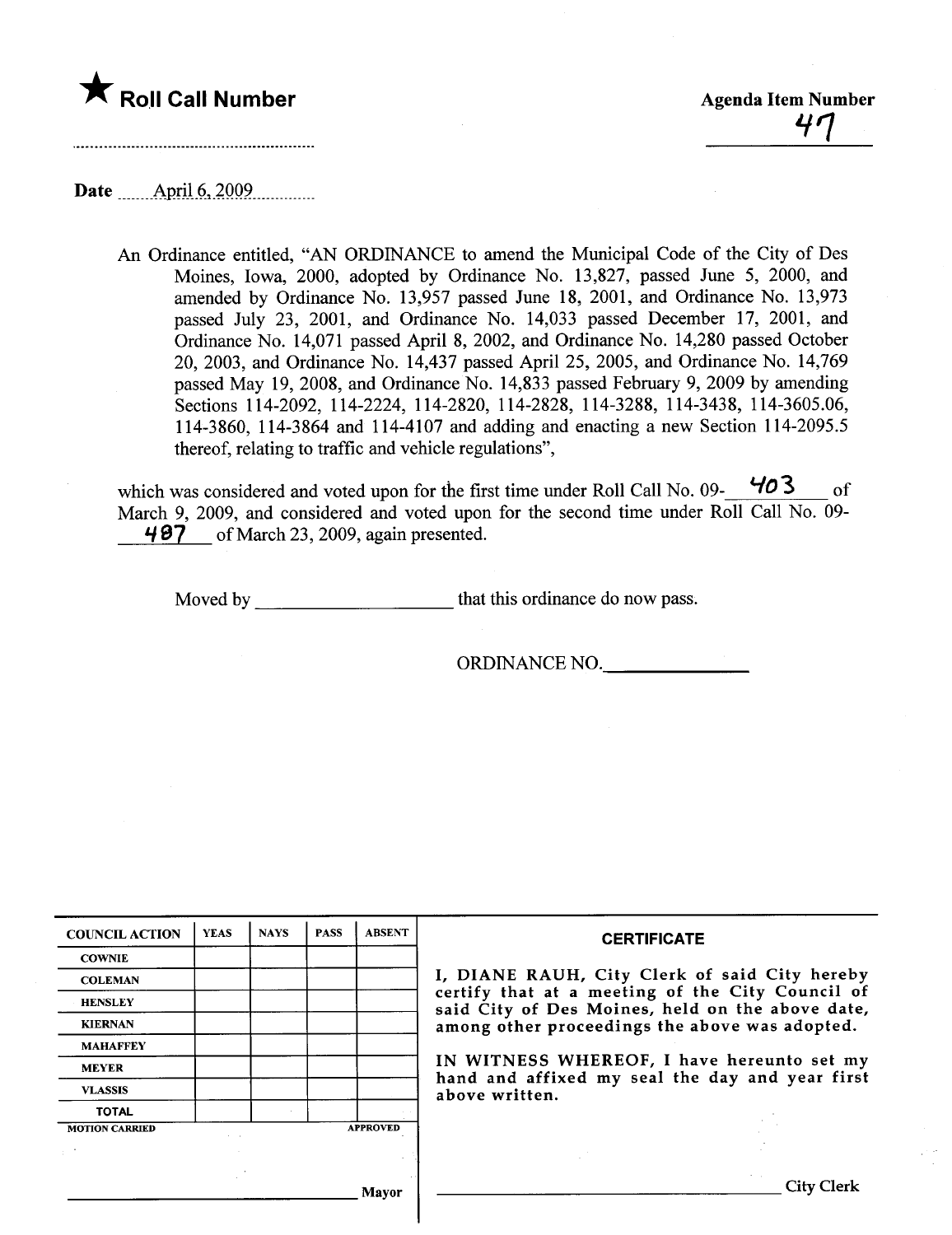| CITY OF DES MOINER | <b>Council</b>                                     | Date                                                                   | March 9, 2009                               |  |
|--------------------|----------------------------------------------------|------------------------------------------------------------------------|---------------------------------------------|--|
|                    | <b>Communication</b><br>Office of the City Manager | Agenda Item No.<br>Roll Call No.<br>Communication No.<br>Submitted by: | Jeb E. Brewer, P.E.<br><b>City Engineer</b> |  |

# AGENDA HEADING:

l og

Amending Chapter 114 of the Municipal Code regarding traffic regulation changes as follows:

- A. One-Side Parking Restrictions--Carman Estates Plat 6
- B. Designation of Stop Control--Sterling Trace Plat II.
- C. Code Corrections.

# SYNOPSIS:

Recommend approval of the Traffic and Transportation Division staff recommendations for minor parking adjustments, including first reading of the Ordinance regarding the trafic regulation changes.

# **FISCAL IMPACT:**

Amount: Minor costs.

Funding Source: 2008-2009 Operating Budget, Page 131, Engineering Department Traffic & Transportation-Sign Installation and Maintenance, ENG100413.

### ADDITIONAL INFORMATION:

A. With the approval of Carman Estates Plat 6, the Traffic and Transportation Division recommends that parking be restricted to one side of each street throughout the subdivision. The one-side parking restrictions will facilitate emergency vehicle access, snow removal, and mail delivery. It is recommended that parking be prohibited on the west side of  $SE 24<sup>th</sup>$  Court and sections of the north and south sides of Hart Avenue. Parking will be allowed on the west side of SE 25<sup>th</sup> Court. The following revisions to the Municipal Code are necessary to place these restrictions into effect.

Sec. 114-2820. Southeast Twenty-fourth Court--Dean Avenue to East Leach Avenue East Payton A venue.

Southeast Twenty-fourth Court, on the west side, from Hart Avenue south to and including the cul-de-sac. no parking anv time.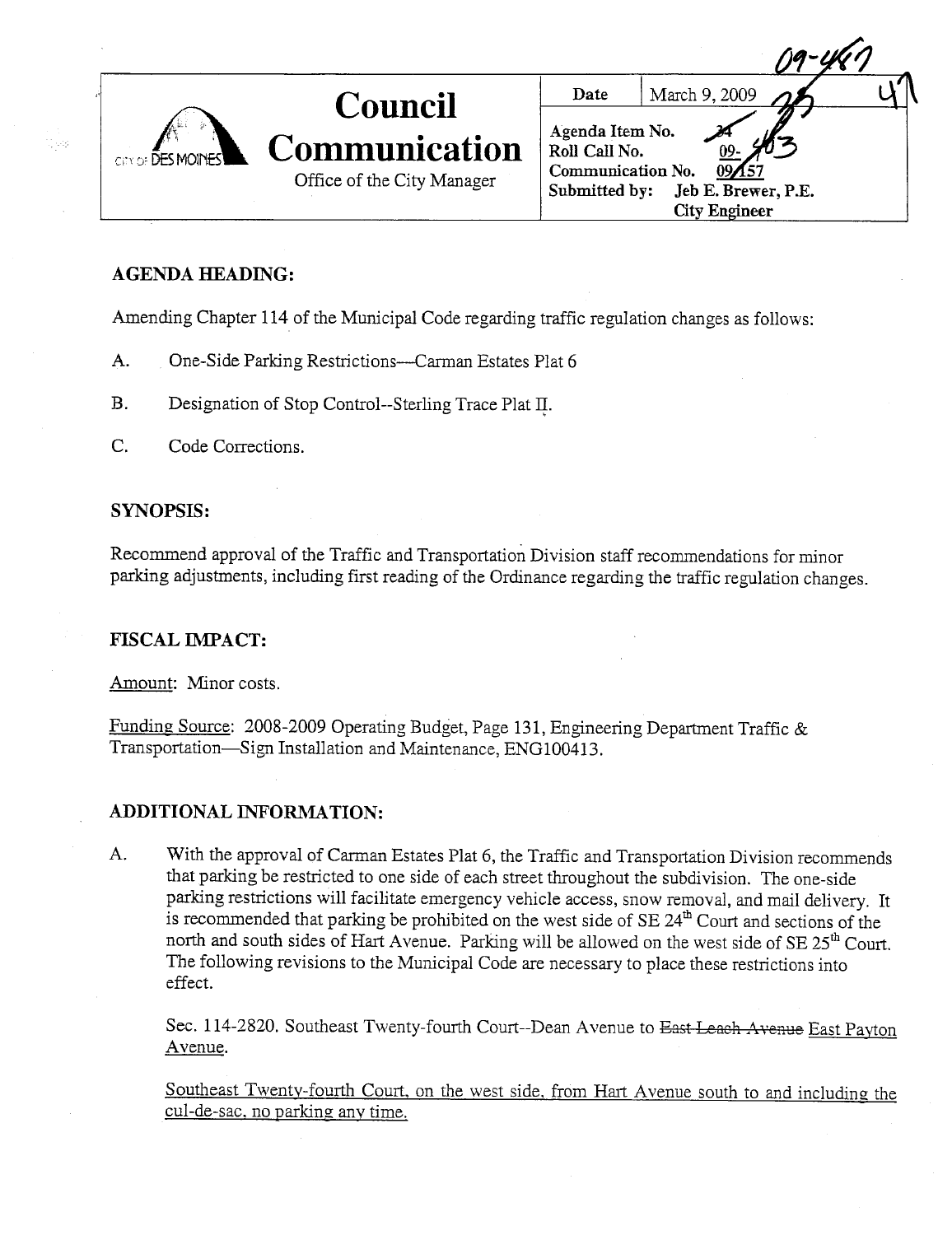Sec. 114-2828. Southeast Twenty-fifth Court--East Market Street to C.B. & Q. East Payton Avenue.

Southeast Twenty fifth Court, on the west side, from Hart Avenue south to and including the culde-sac, no parking any time.

Sec. 114-3288. Hart Avenue--South Union Street to Southeast Thirty-first Street.

Hart Avenue, on the south side, from Indianola Avenue to Southeast Twenty-fourth Court, no parking any time.

Hart Avenue, on the north side, from Southeast Twenty-fourth Court to the dead end east of Southeast Twentv-fifth Street. no parking any time.

B. With the approval of Sterling Trace Plat II, the Trafic and Transportation Division recommends the following through streets be designated to provide stop control for various streets in the subdivision. The following revisions to the Municipal Code are necessary to place these traffic controls into effect.

Sec. 114-2092. Southeast Thiry-fourth Street.

Southeast Thirty-fourth Street, from the north line of East Southlawn Drive to the north line of East Payton Avenue. stop.

Sec. 114-2095.5. Southeast Thirty-fifth Street.

Southeast Thirty-fifth Street. at Sterling Trace, stop.

Sec. 114-2224. Hart Avenue

Hart Avenue, at Sterling Trace, stop.

C. During normal review of the traffic code, several inconsistencies, as indicated below, were found. These requested revisions would correct the Municipal Code by indicating existing conditions.

Sec. 114-3605.06. Robert D Ray Drive--East Grand Avenue to just north of Des-Moines Filmore Street.

Robert D Ray Drive, on the east side, from East First Street Grand Avenue to Filmore Street, no parking anytime.

Sec. 114-3860. Second Avenue--Walnut Street to Locust Street.

Second Avenue, on the east side, parking meter 2-301, four-hour meter, 8:00 a.m. to 6:00 p.m. 9:00 a.m. to 4:00 p.m., is designated a handicapped parking space and is subject to the same prohibitions as are found in subsection 1 14-616(a) of this chapter.

Sec. 114-3864. Third Street--Locust Street to Grand Avenue.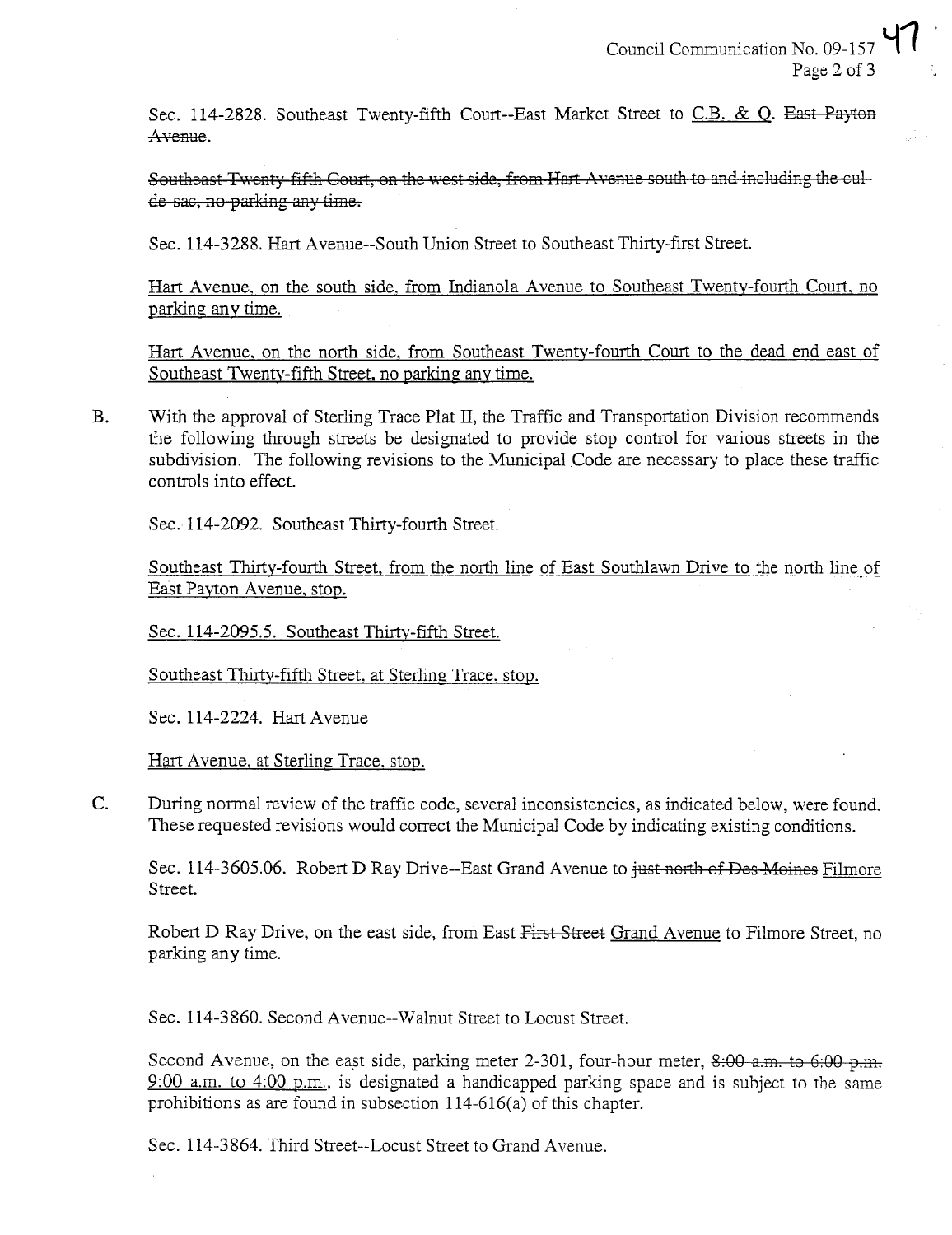Third Street, on the east west side, parking meter 3-406 two-hour meter, 8:00 a.m. to 6:00 p.m., is designated a handicapped parking space and is subject to the same prohibition as is found in subsection  $114-616(a)$  of this chapter.

Sec. 114-4107. East Locust Street--East Sixth Street to Pennsylvania Avenue.

East Locust Street, on the north side, from a point 60 feet east of East Sixth Street to a point 60 feet east thereof. two-hour meters. 8:00 a.m. to 6:00 p.m.

East Locust Street. on the north side. from a point 180 feet east of East Sixth Street to a point 140 feet east thereof. two-hour meters. 8:00 a.m. to 6:00 p.m.

Sec. 114-3438. East Locust Street--East Sixth Street to Finkbine Drive-Pennsvlvania Avenue.

East Locust Street, on the north side, from Pennsylvania Avenue to a point 180 feet west thereof, no parking any time East Sixth Street to a point 60 feet east thereof, no parking anytime.

East Locust Street. on the north side. from a point 320 feet east of East Sixth Street. to Pennsylvania Avenue. no parking anytime.

East Locust Street, on both sides, from East Seventh Street to a point 185 feet east thereof, no parking any time.

# PREVIOUS COUNCIL ACTION(S): NONE

### BOARD/COMMSSION ACTION(S): NONE

### ANTICIPATED ACTIONS AND FUTURE COMMITMENTS:

Second and third readings of Ordinance.

For more information on this and other agenda items, please call the City Clerk's Office at 515-283-4209 or visit the Clerk's Offce on the second floor of City Hall, 400 Robert D. Ray Drive. Council agendas are available to the public at the City Clerk's Office on Thursday afternoon preceding Monday's Council meeting. Citizens can also request to receive meeting notices and agendas by email by calling the Clerk's Office or sending their request via email to cityclerk@dmgov.org.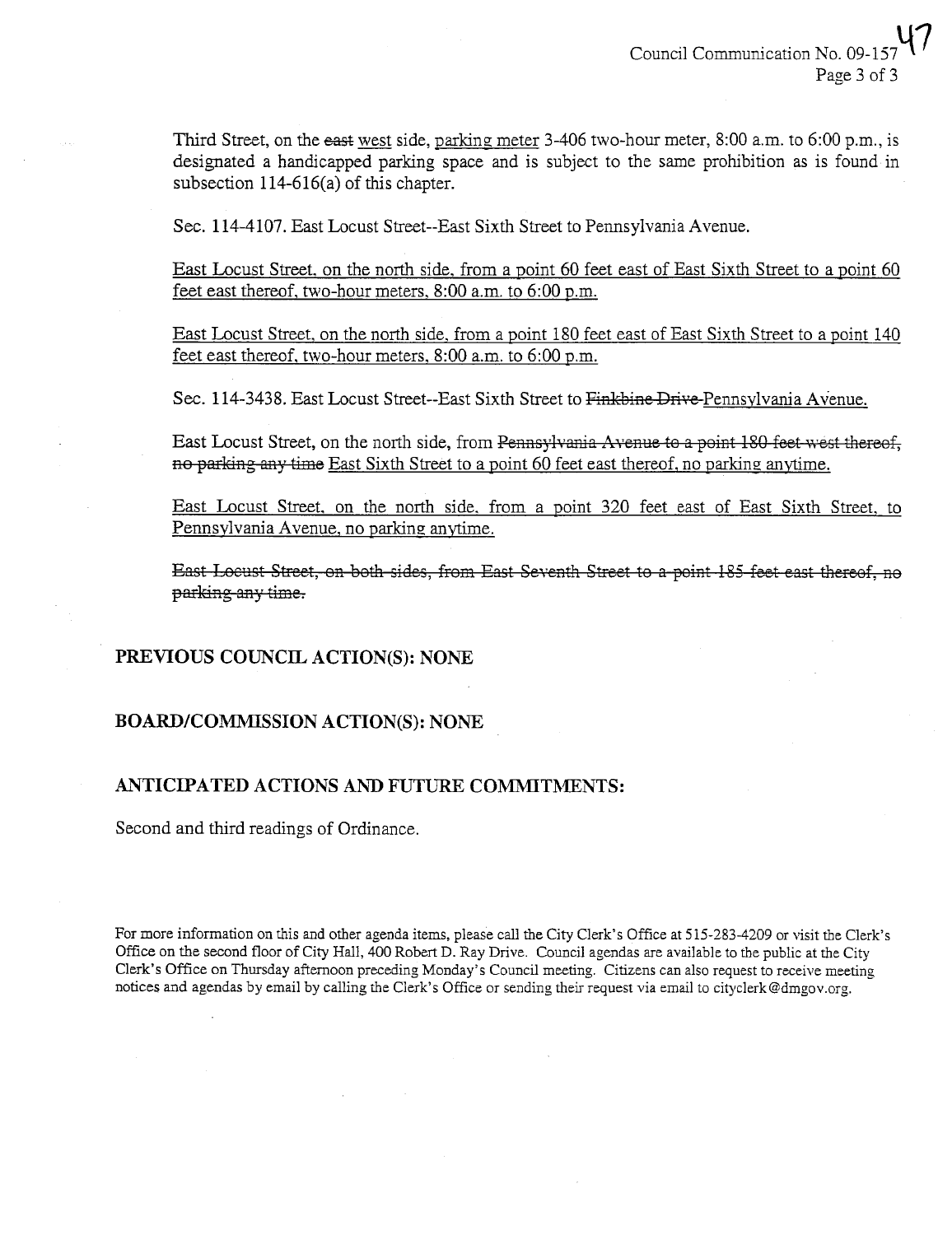ORDINANCE NO. ~1

AN ORDINANCE to amend the Municipal Code of the City of Des Moines, Iowa, 2000, adopted by Ordinance No. 13,827, passed June 5, 2000, and amended by Ordinance No. 13,957 passed June 18, 2001, and Ordinance No. 13,973 passed July 23, 2001, and Ordinance No. 14,033 passed December 17, 2001, and Ordinance No. 14,071 passed April 8, 2002, and Ordinance No. 14,280 passed October 20, 2003, and Ordinance No. 14,437 passed April 25, 2005, and Ordinance No. 14,769 passed May 19, 2008, and Ordinance No. 14,833 passed February 9, 2009 by amending Sections 114-2092, 114-2224, 114-2820, 114-2828, 114-3288, 114-3438, 114-3605.06, 114-3860, 114-3864 and 114-4107 and adding and enacting a new Section 114-2095.5 thereof, relating to traffic and vehicle regulations.

 $\frac{1}{1}$ <sup>1</sup>

Be It Ordained by the City Council of the City of Des Moines, Iowa: Section 1. That the Municipal Code of the City of Des Moines, Iowa, 2000, adopted by Ordinance No. 13,827, passed June 5, 2000, and amended by Ordinance No. 13,957 passed June 18, 2001, and Ordinance No. 13,973 passed July 23, 2001, and Ordinance No. 14,033 passed December 17, 2001, and Ordinance No. 14,071 passed April 8, 2002, and Ordinance No. 14,280 passed October 20, 2003, and Ordinance No. 14,437 passed April 25, 2005, and Ordinance No. 14,769 passed May 19, 2008, and Ordinance No. 14,833 passed February 9, 2009 is hereby amended by amending Sections 114-2092, 114-2224,114-2820,114-2828,114-3288, 114-3438, 114-3605.06, 114- 3860, 114-3864 and 114-4107 and adding and enacting a new Section 114-2095.5 thereof, relating to traffic and vehicle regulations, as follows:

#### See. 114-2092. Southeast Thirty-fourth Street.

Southeast Thirty-fourth Street, at East Court Avenue, stop. Southeast Thirty-fourth Street, from the south line of Evergreen Avenue to the north line of Easter Lake Drive, stop. Southeast Thirty-fourth Street, at East Southlawn Drive, stop.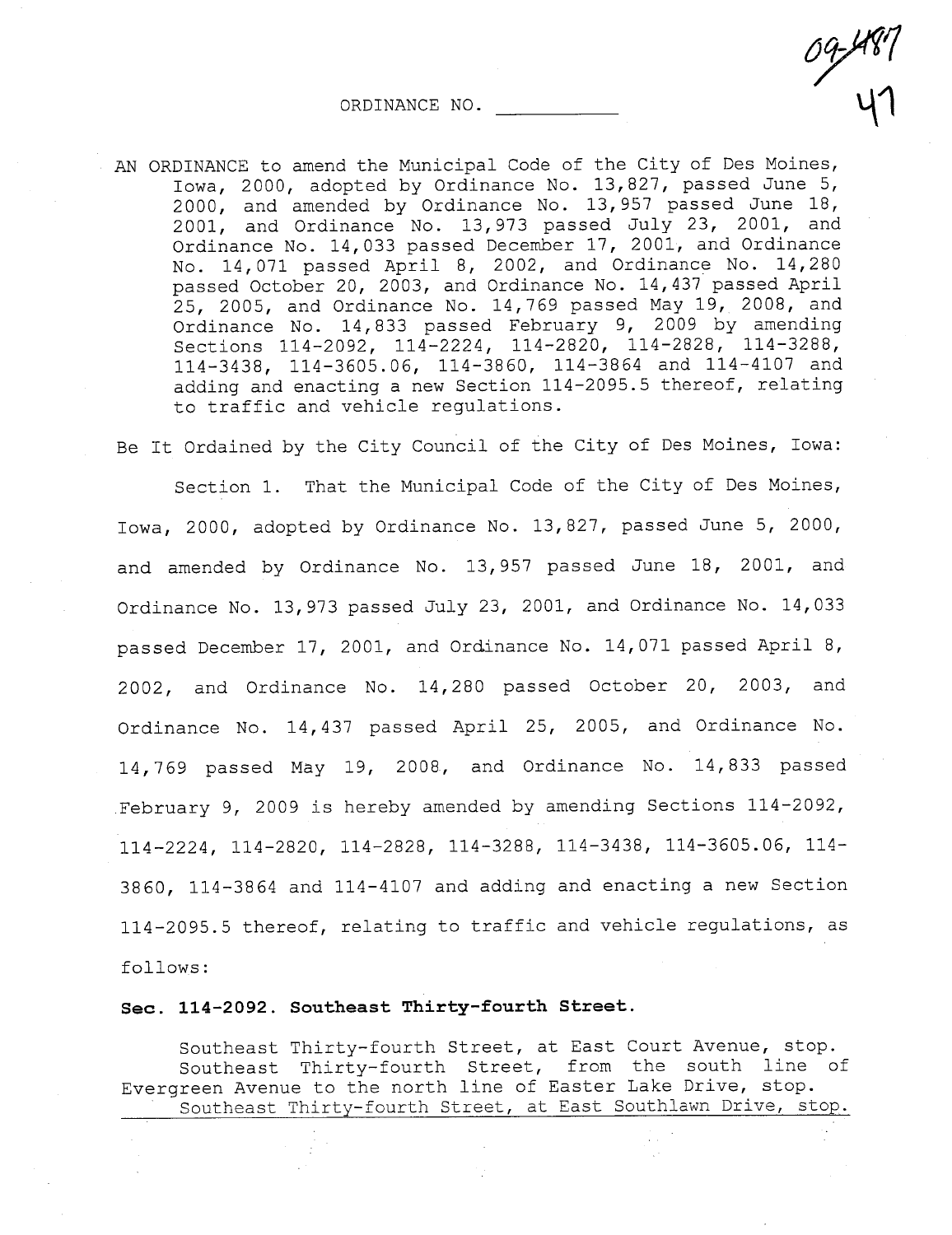#### Sec. 114-2095.5. Southeast Thirty-fifth Street.

Southeast Thirty-fifth Street, at Sterling Trace, stop.

#### Sec. 114-2224. Hart Avenue.

Hart Avenue, at Southeast Second Street, stop. Hart Avenue, at Southeast Fourth Street, stop. Hart Avenue, at Sterling Trace, stop.

# Sec. 114-2820. Southeast Twenty-fourth Court--Dean Avenue to East LeachPayton Avenue.

Southeast Twenty-fourth Court, on both sides, from East Market Street to a point 300 feet north thereof, no parking any time.

Southeast Twenty-fourth Court, on both sides, from Railroad Court to East Railroad Avenue, no parking any time.

Southeast Twenty-fourth Court, on the east side, from East Park Avenue south to the dead end, no parking any time.

Southeast Twenty-fourth Court, on the west side, from East Leach Avenue to East Twenty-fifth Street, no parking any time.

Southeast Twenty-fourth Court, on the west side, from Hart Avenue south to and including the cul-de-sac, no parking any time.

### Sec. 114-2828. Southeast Twenty-fifth Court--East Market Street to East Payton AvenueC. B. & Q.

Southeast Twenty-fifth Court, on the east side, from East Market Street to a point 670 feet south thereof, no parking any time.

.<br>Southeast Twenty-fifth Court, on the west side, from Hart Avenue south to and including the cul-de-sae, no parking any time

#### Sec. 114-3288. Hart Avenue--South Union Street to Southeast Thirtyfirst Street.

Hart Avenue, on the north side, from South Union Street to Southeast Eighth Street, no parking any time.

Hart Avenue, on the north side, from Southeast Fourteenth Street to a point 50 feet east thereof, no parking any time.

Hart Avenue, on the south side, from Southeast Fourteenth Street to the dead end east of Southeast Fourteenth Street, no parking any time.

Hart Avenue, on the south side, from Indianola Avenue to Southeast Twenty- $f$ ifthfourth Court, no parking any time.

Hart Avenue, on the north side, from Southeast Twentyfifthfourth Court to the dead end east of Southeast Twenty-fifth Street, no parking any time.

Hart Avenue, on the south side, from Southeast Twenty-ninth Court to Southeast Thirty-first, no parking any time.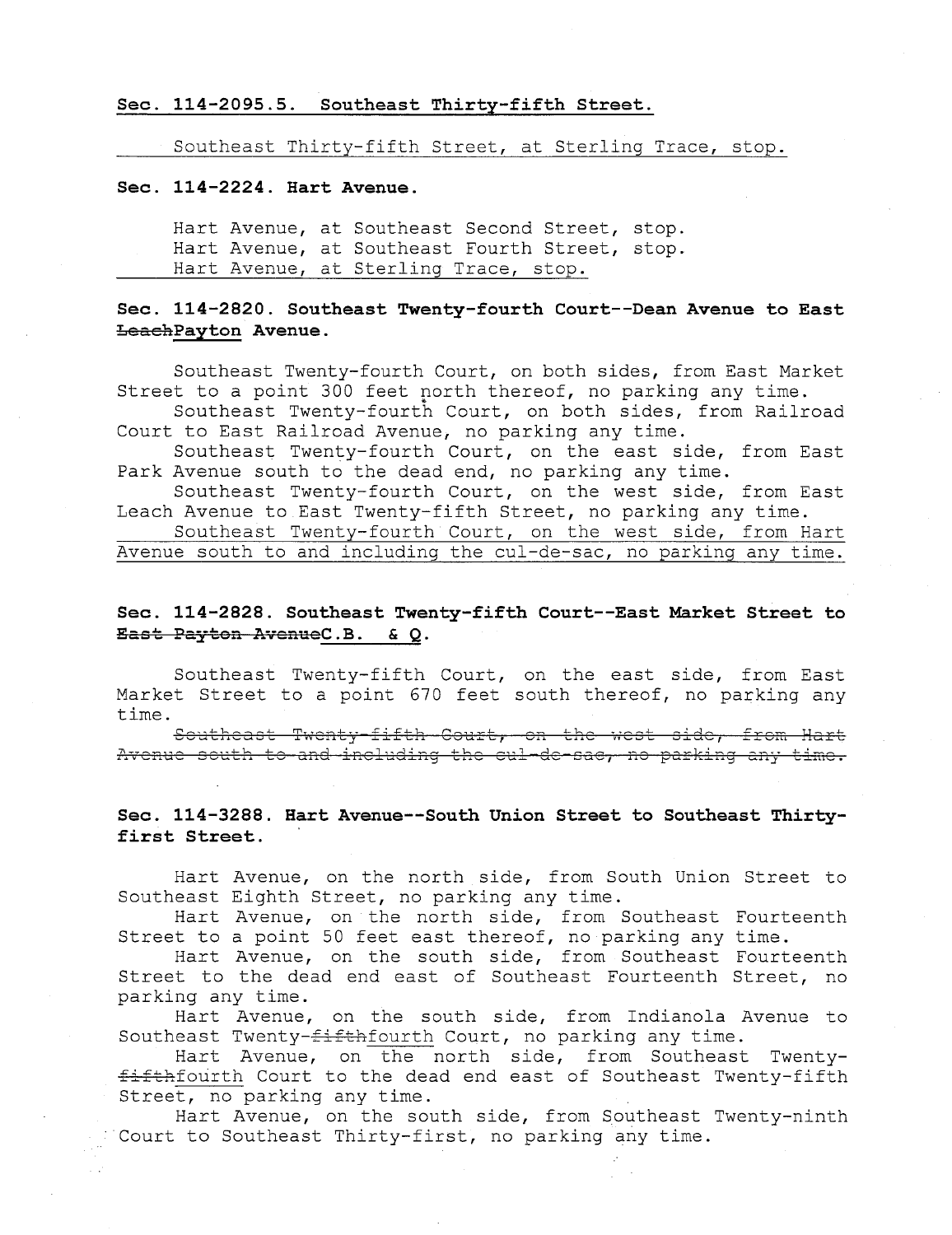# Sec. 114-3438. East Locust Street--East Sixth Street to Finkbine DrivePennsylvania Avenue.

East Locust Street, on the south side, East Sixth Street to a point 40 feet east thereof, commercial loading zone.

East Locust Street, on the south side, from a point 150 feet east of East Sixth Street to a point 50 feet east thereof, commercial loading zone.

East Locust Street, on the north side, from <del>Pennsylvania</del><br>Avenue to a point 180 feet west thereofEast Sixth Street to a point 60 feet east thereof, no parking any time.

East Locust Street, on the north side, from a point 320 feet east of East Sixth Street, to Pennsylvania Avenue, no parking any time.

East Locust Street, on the south side, from East Seventh Street to a point 115 feet west thereof, no parking any time.

a point 185 feet east thereof, ne parking any time. East Locust Street, on both sides, from East Seventh Street to

### Sec. 114-3605.06. Robert D Ray Drive--East Grand Avenue to  $\frac{1}{100}$ north of Des MoinesFilmore Street.

Robert D Ray Drive, on the east side, from East Grand Avenue to Des Moines Street, no parking any time.

Robert D Ray Drive, on the west side, from East Grand Avenue to a point 40 feet north thereof, no parking any time.

Robert D Ray Drive, on the west side, from Des Moines Street to a point 25 feet north thereof, commercial loading zone.<br>Robert D Ray Drive, on the west side, from a point 115 feet

north of Des Moines Street to a point 45 feet north thereof, commercial loading zone.

Robert D Ray Drive, on the west side, from a point 370 feet north of Des Moines Street to a point 50 feet north thereof, no parking any time.

Robert D Ray Drive, on the east side, from Des Moines Street to a point 525 feet north thereof, no parking any time.

Robert D Ray Drive, on the west side, from a point 190 feet north of Des Moines Street to a point 290 feet north thereof, official city vehicles.

Robert D Ray Drive, on the west side, from a point 480 feet north of Des Moines Street to a point 100 feet north thereof, no

parking any time.<br>Robert D Ray Drive, on the east side, from East <del>First</del> StreetGrand Avenue to Filmore Street, no parking any time.

#### Sec. 114-3860. Second Avenue--Walnut Street to Locust Street.

Second Avenue, on the west side, from Walnut Street to Locust Street, four-hour meters, 9:00 a.m. to 4:00 p.m.

Second Avenue, on the west side, parking meter 2-300, fourhour meter, 8:00 a.m. to 6:00 p.m., is designated a handicapped